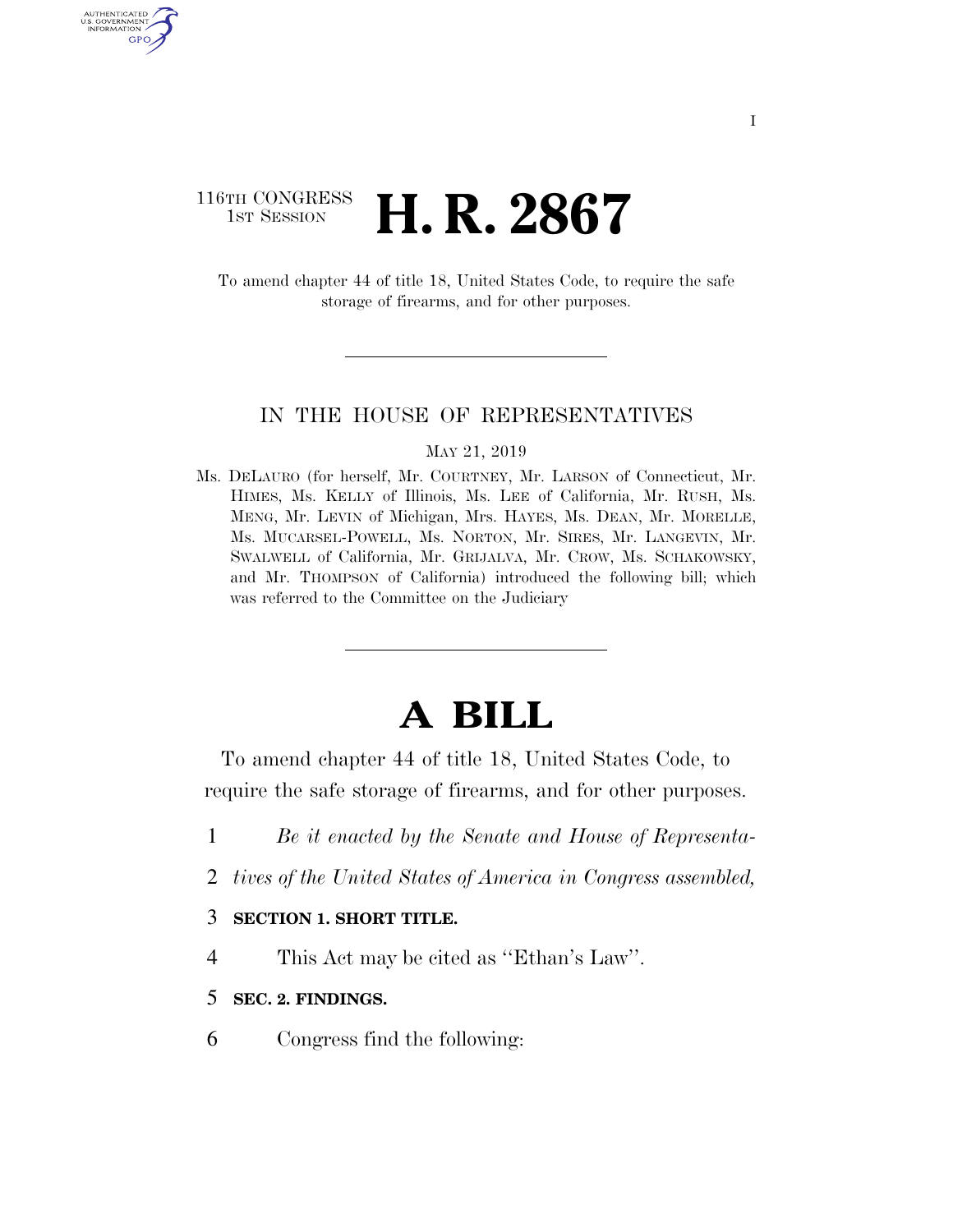(1) An estimated 4,600,000 minors in the United States live in homes with at least 1 unse-cured firearm.

 (2) Seventy-three percent of children under the age of 10 living in homes with firearms reported knowing the location of their parents' firearms. Thirty-six percent of those children reported han-dling their parents' unsecured firearms.

 (3) The presence of unsecured firearms in the home increases the risk of unintentional and inten- tional shootings. Over 75 percent of firearms used in youth suicide attempts and unintentional firearm in- juries were stored in the residence of the victim, a relative, or a friend.

 (4) The United States Secret Service and the Department of Education report that in 65 percent of deadly school shootings the attacker obtained the firearm from his or her own home or that of a rel-ative.

 (5) In the last decade, nearly 2,000,000 fire- arms have been reported stolen. In 2016 alone, 238,000 firearms were reported stolen in the United States. Between 2010 and 2016, police recovered more than 23,000 stolen firearms across jurisdic-tions that were used to commit kidnappings, armed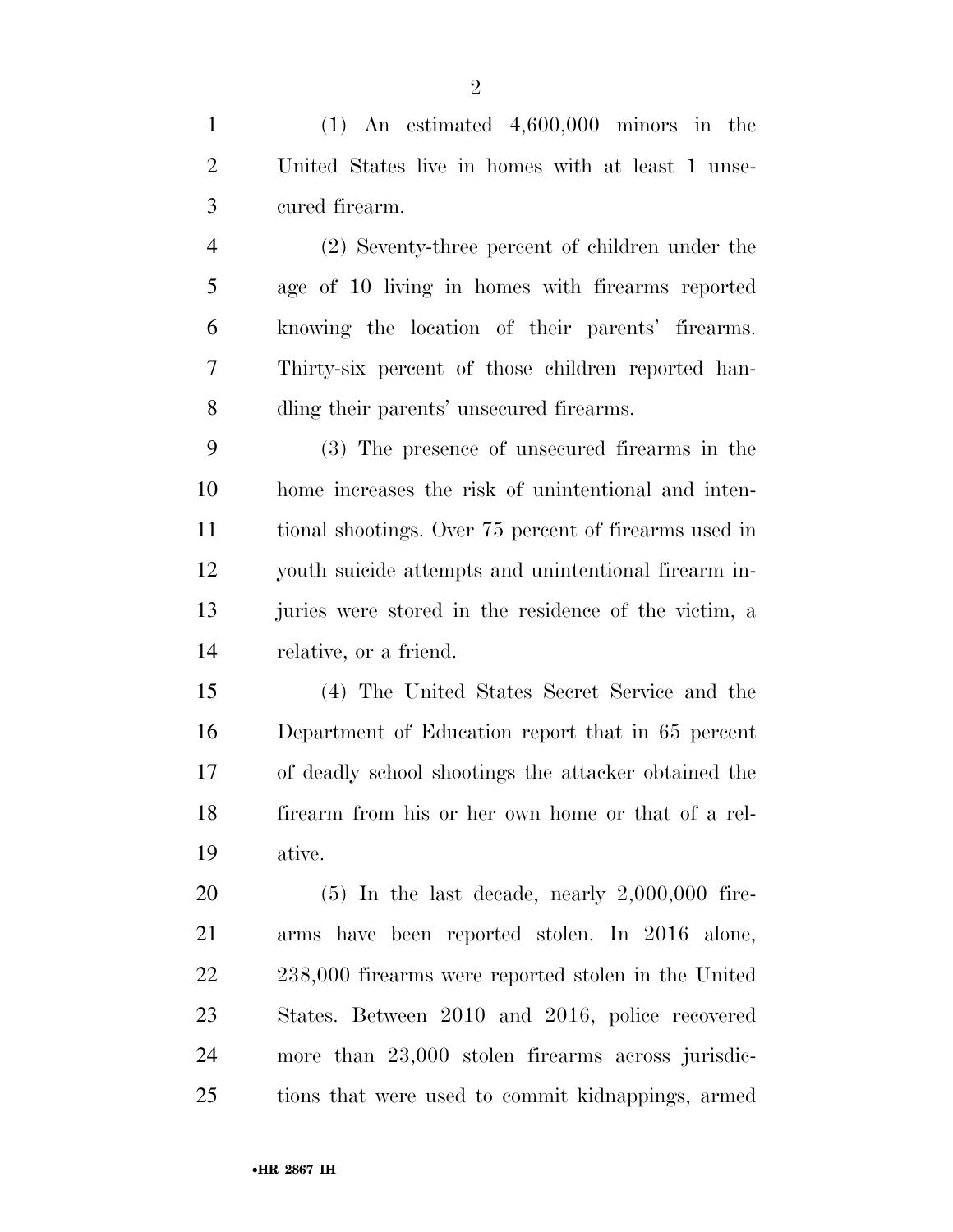robberies, sexual assaults, murders, and other vio-lent crimes.

 (6) Higher levels of neighborhood gun violence drive depopulation, discourages commercial activity, and decreases property values, resulting in fewer business establishments, fewer jobs, lower home val-ues, and lower home ownership rates.

 (7) The negative economic impact of gun vio- lence in communities is tied directly to the national economy and interstate commerce.

 (8) Congress has the power under the interstate commerce clause and other provisions of the Con- stitution of the United States to enact measures en-suring firearms are securely stored.

#### **SEC. 3. SECURE GUN STORAGE OR SAFETY DEVICE.**

 Section 922(z) of title 18, United States Code, is amended by adding at the end the following:

18 "(4) SECURE GUN STORAGE BY OWNERS.—

19 "(A) OFFENSE.—

 $\text{``(i)}$  In GENERAL.—Except as pro- vided in clause (ii), it shall be unlawful for a person to store or keep any firearm that has moved in, or that has otherwise af- fected, interstate or foreign commerce on the premises of a residence under the con-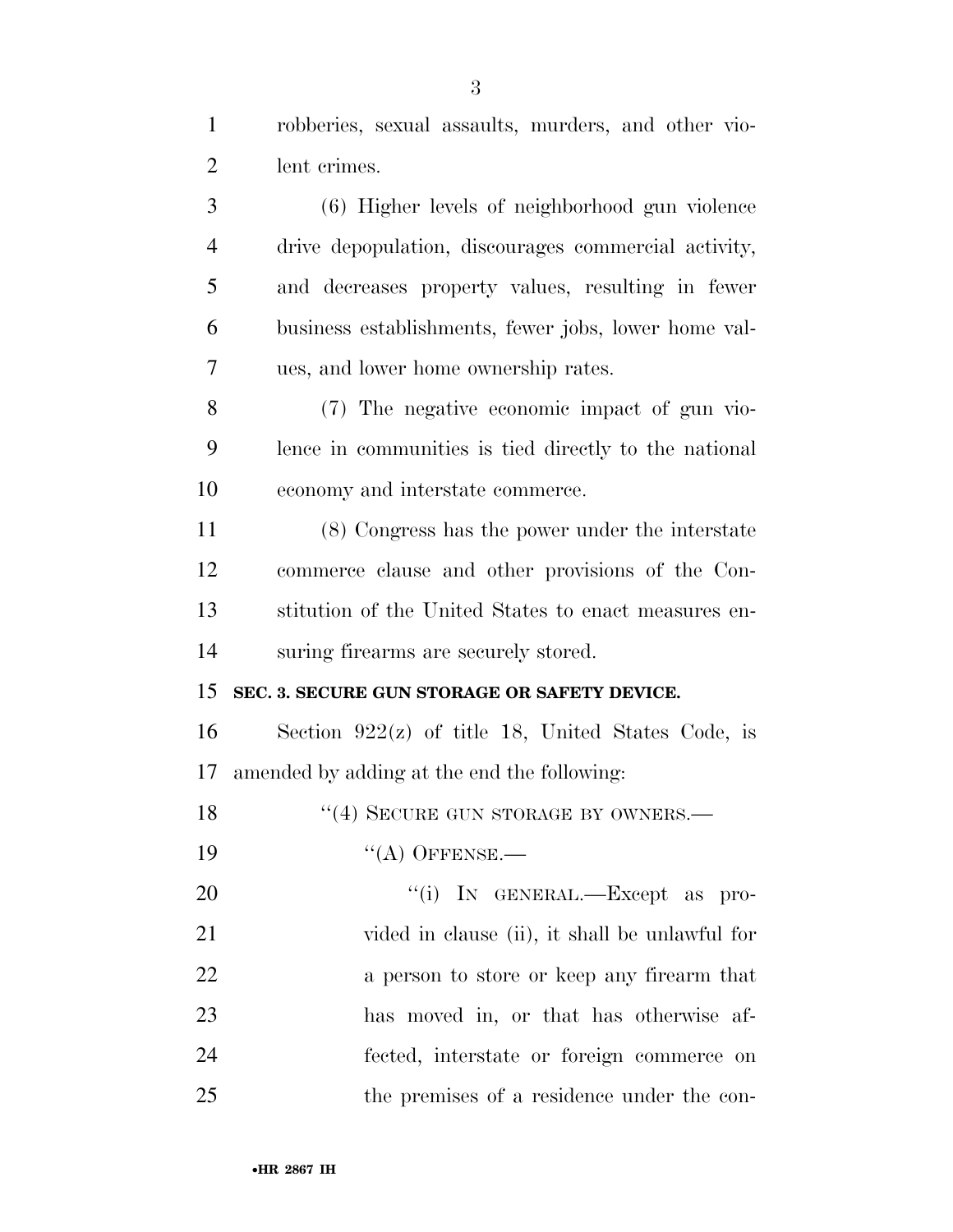| $\mathbf{1}$   | trol of the person if the person knows, or |
|----------------|--------------------------------------------|
| $\overline{2}$ | reasonably should know, that—              |
| $\mathfrak{Z}$ | $\lq(1)$ a minor is likely to gain ac-     |
| $\overline{4}$ | cess to the firearm without the per-       |
| 5              | mission of the parent or guardian of       |
| 6              | the minor; or                              |
| 7              | $\lq\lq$ (II) a resident of the residence  |
| 8              | is ineligible to possess a firearm under   |
| 9              | Federal, State, or local law.              |
| 10             | "(ii) EXCEPTION.—Clause (i)<br>shall       |
| 11             | not apply to a person if the person—       |
| 12             | $\lq\lq$ (I) keeps the firearm—            |
| 13             | "(aa) secure using a secure                |
| 14             | gun storage or safety device; or           |
| 15             | "(bb) in a location which a                |
| 16             | reasonable person would believe            |
| 17             | to be secure; or                           |
| 18             | "(II) carries the firearm on his           |
| 19             | or her person or within such close         |
| 20             | proximity thereto that the person can      |
| 21             | readily retrieve and use the firearm as    |
| 22             | if the person carried the firearm on       |
| 23             | his or her person.                         |
| 24             | $\lq\lq(B)$ PENALTY.—                      |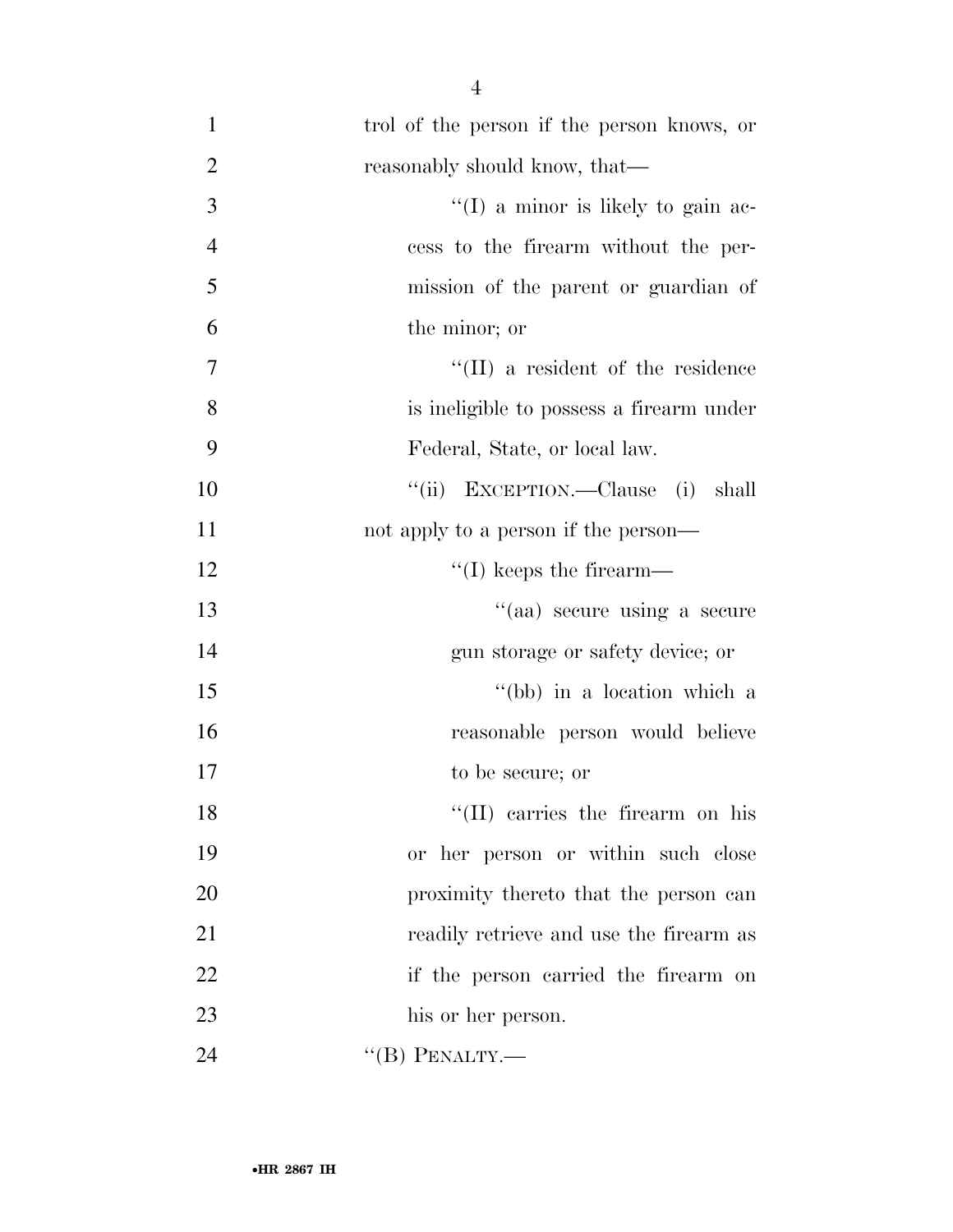| $\mathbf{1}$   | "(i) IN GENERAL.—Any person who                          |
|----------------|----------------------------------------------------------|
| $\overline{2}$ | violates subparagraph (A) shall be fined                 |
| 3              | \$500 per violation.                                     |
| $\overline{4}$ | "(ii) ENHANCED PENALTY.—If a per-                        |
| 5              | son violates subparagraph (A) and a minor                |
| 6              | or a resident who is ineligible to possess a             |
| 7              | firearm under Federal, State, or local law               |
| 8              | obtains the firearm and causes injury or                 |
| 9              | death to such minor, resident, or any other              |
| 10             | individual, the person shall be fined under              |
| 11             | this title, imprisoned for not more than 5               |
| 12             | years, or both.                                          |
| 13             | "(iii) FORFEITURE OF IMPROPERLY                          |
| 14             | STORED FIREARM.—Any firearm stored in                    |
| 15             | violation of subparagraph (A) shall be sub-              |
| 16             | ject to seizure and forfeiture in accordance             |
| 17             | with the procedures described in section                 |
| 18             | 924(d).                                                  |
| 19             | "(C) MINOR DEFINED.—In this paragraph,                   |
| 20             | the term 'minor' means an individual who is              |
| 21             | less than 18 years of age.".                             |
| 22             | SEC. 4. FIREARM SAFE STORAGE PROGRAM.                    |
| 23             | Title I of the Omnibus Crime Control and Safe            |
| 24             | Streets Act of 1968 (34 U.S.C. 10101 et seq.) is amended |
| 25             | by adding at the end the following:                      |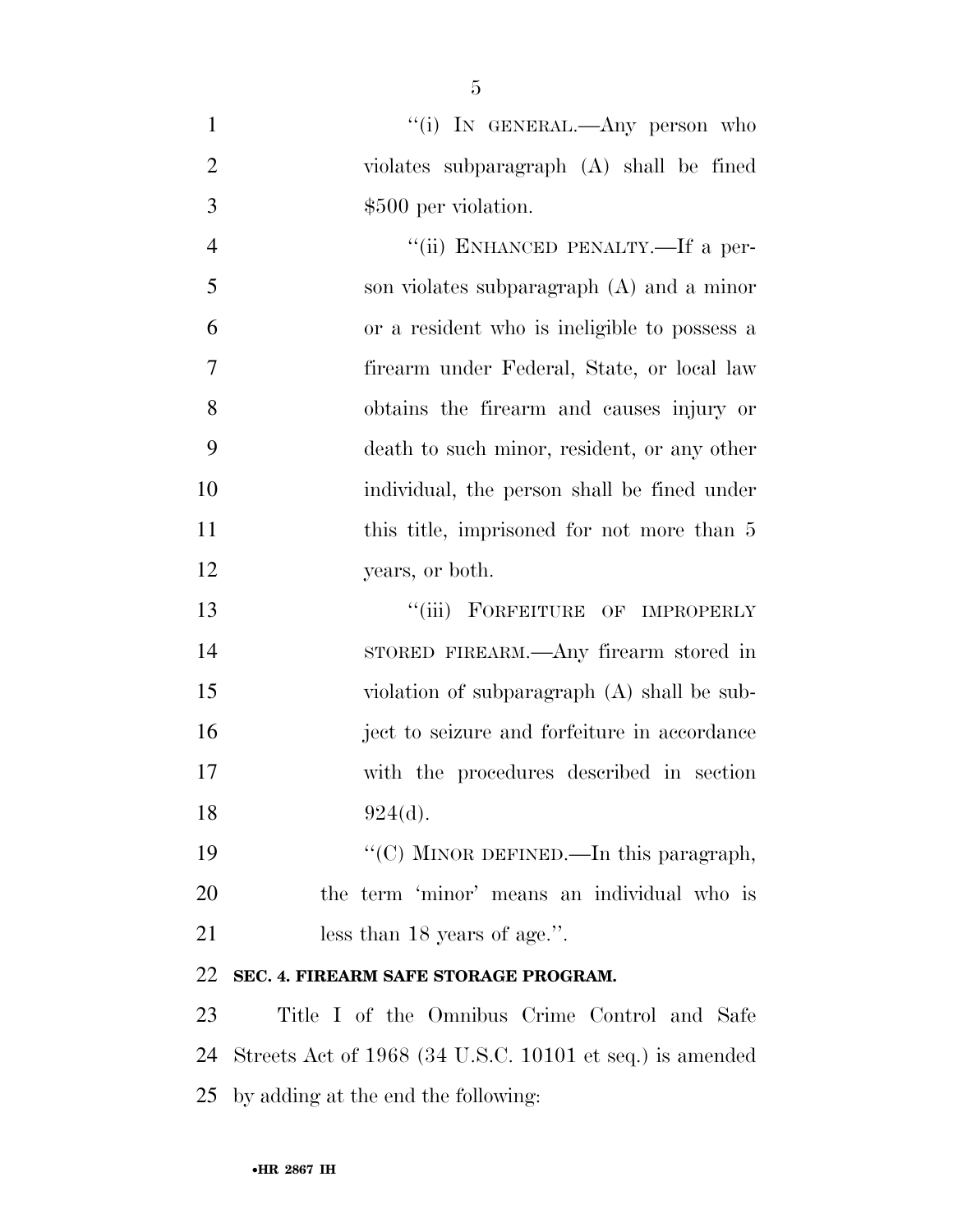## **''PART NN—FIREARM SAFE STORAGE PROGRAM ''SEC. 3041. FIREARM SAFE STORAGE PROGRAM.**

 ''(a) IN GENERAL.—The Assistant Attorney General shall make grants to an eligible State or Indian Tribe to assist the State or Indian Tribe in carrying out the provi- sions of any State or Tribal law that is functionally iden-7 tical to section  $922(z)(4)$  of title 18, United States Code. 8 "(b) ELIGIBLE STATE OR INDIAN TRIBE.— 9 "(1) In GENERAL.—Except as provided in para- graph (2), a State or Indian Tribe shall be eligible to receive grants under this section on and after the date on which the State or Indian Tribe—  $\langle (A)$  enacts legislation functionally iden-14 tical to section  $922(z)(4)$  of title 18, United States Code; and ''(B) the attorney general of the State (or comparable Tribal official) submits a written certification to the Assistant Attorney General stating that the law of the State or Indian Tribe reflects the sense of Congress in section 21 922(z)(4)(D) of such title 18. 22 "(2) FIRST YEAR ELIGIBILITY EXCEPTION.— 23 "(A) IN GENERAL.—A covered State or In- dian Tribe shall be eligible to receive a grant under this section during the 1-year period be-ginning on the date of enactment of this part.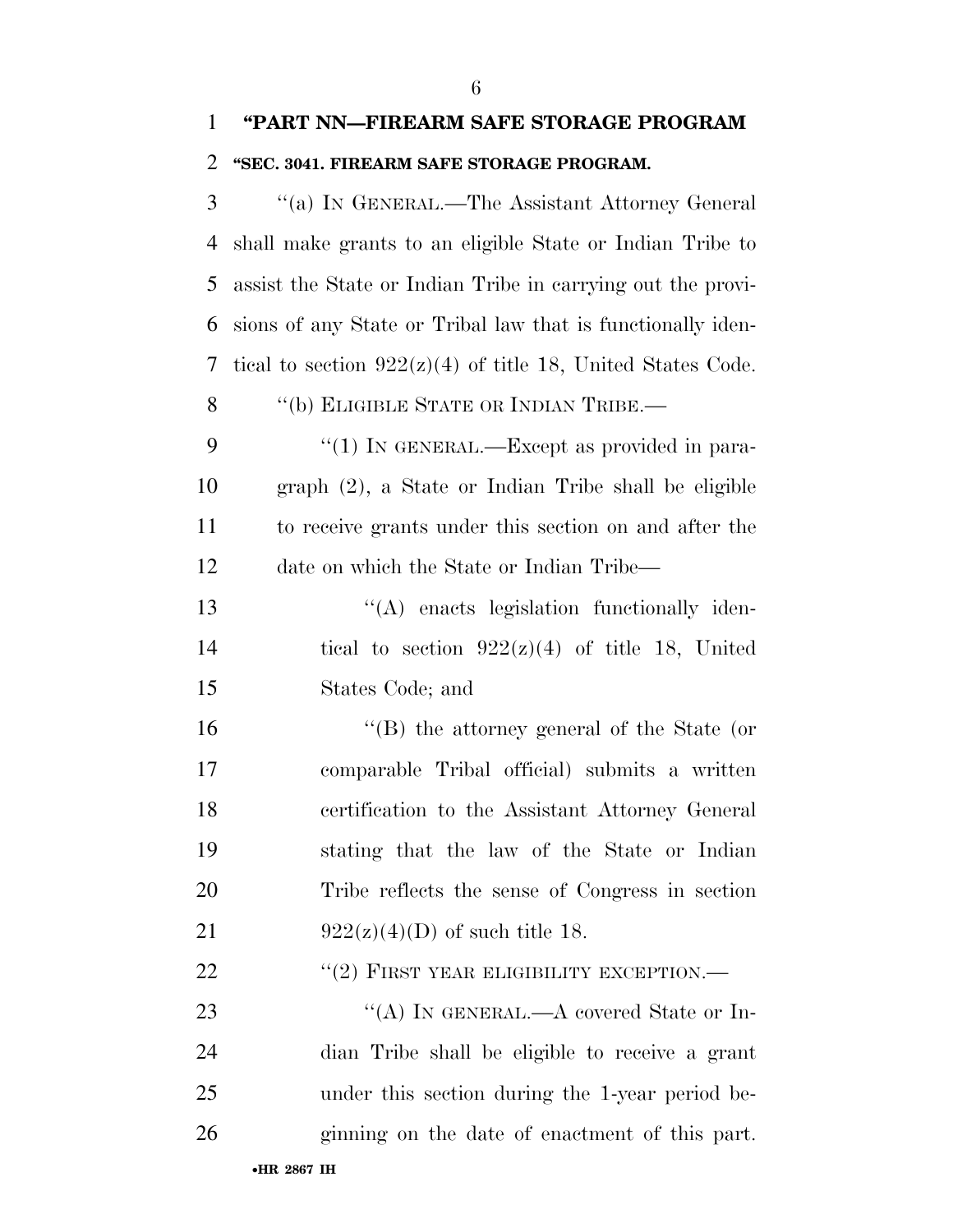| $\mathbf{1}$   | "(B) COVERED STATE OR INDIAN TRIBE.—                          |
|----------------|---------------------------------------------------------------|
| $\overline{2}$ | In this paragraph, the term 'covered State or                 |
| 3              | Indian Tribe' means a State or Indian Tribe                   |
| $\overline{4}$ | that, before the date of enactment of this part,              |
| 5              | enacted legislation—                                          |
| 6              | "(i) that is functionally identical to                        |
| $\overline{7}$ | section $922(z)(4)$ of title 18, United States                |
| 8              | Code; and                                                     |
| 9              | "(ii) for which the attorney general of                       |
| 10             | the State (or comparable Tribal official)                     |
| 11             | submits a written certification to the As-                    |
| 12             | sistant Attorney General stating that the                     |
| 13             | law of the State or Indian Tribe reflects                     |
| 14             | sense of Congress in section<br>the                           |
| 15             | $922(z)(4)(D)$ of such title 18.                              |
| 16             | "(c) USE OF FUNDS.—Funds awarded under this                   |
| 17             | section may be used by a State or Indian Tribe to assist      |
|                | 18 law enforcement agencies or the courts of the State or In- |
| 19             | dian Tribe in enforcing and otherwise facilitating compli-    |
| 20             | ance with any State law functionally identical to section     |
| 21             | $922(z)(4)$ , of title 18, United States Code.                |
| 22             | "(d) APPLICATION.—An eligible State or Indian                 |
|                | 22 This decision a great under this section shall exhaut to   |

 Tribe desiring a grant under this section shall submit to the Assistant Attorney General an application at such time, in such manner, and containing or accompanied by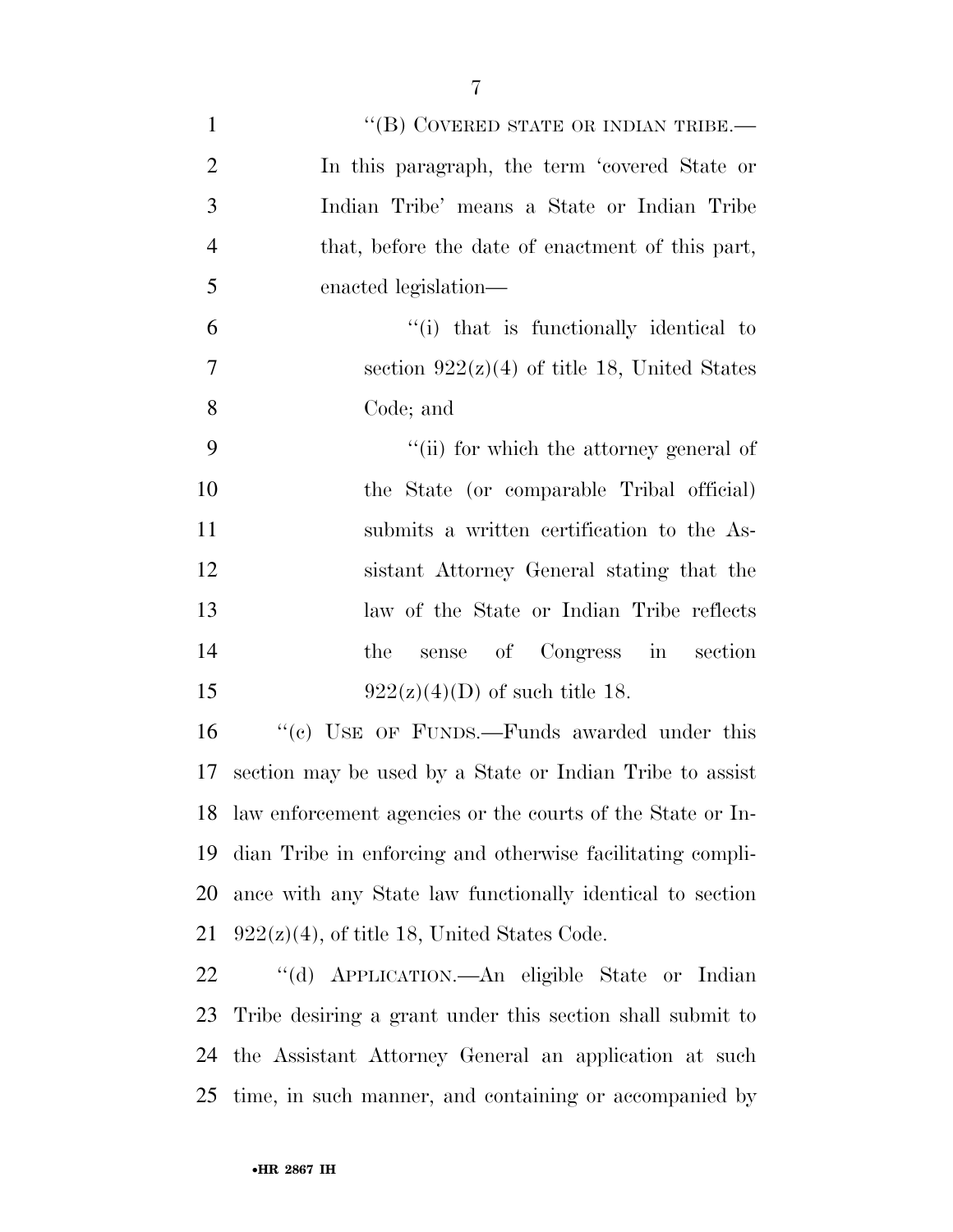such information, as the Assistant Attorney General may reasonably require.

 ''(e) INCENTIVES.—For each of fiscal years 2019 through 2023, the Attorney General shall give affirmative preference to all Bureau of Justice Assistance discre- tionary grant applications of a State or Indian Tribe that has enacted legislation—

8  $\qquad$  (1) functionally identical to section  $922(z)(4)$ of title 18, United States Code; and

 $\frac{10}{2}$  <sup>(2)</sup> for which the attorney general of the State (or comparable Tribal official) submits a written cer- tification to the Assistant Attorney General stating that the law of the State or Indian Tribe reflects the 14 sense of Congress in section  $922(z)(4)(D)$  of such title 18.''.

#### **SEC. 5. SENSE OF CONGRESS.**

 Paragraph (4) of section 922(z) of title 18, United States Code, as added by section 3, is amended by adding at the end the following:

20 "(D) SENSE OF CONGRESS RELATING TO LIABILITY.—It is the sense of Congress that—  $\frac{1}{2}$   $\frac{1}{2}$   $\frac{1}{2}$  failure to comply with subpara- graph (A) constitutes negligence under any relevant statute or common law rule; and